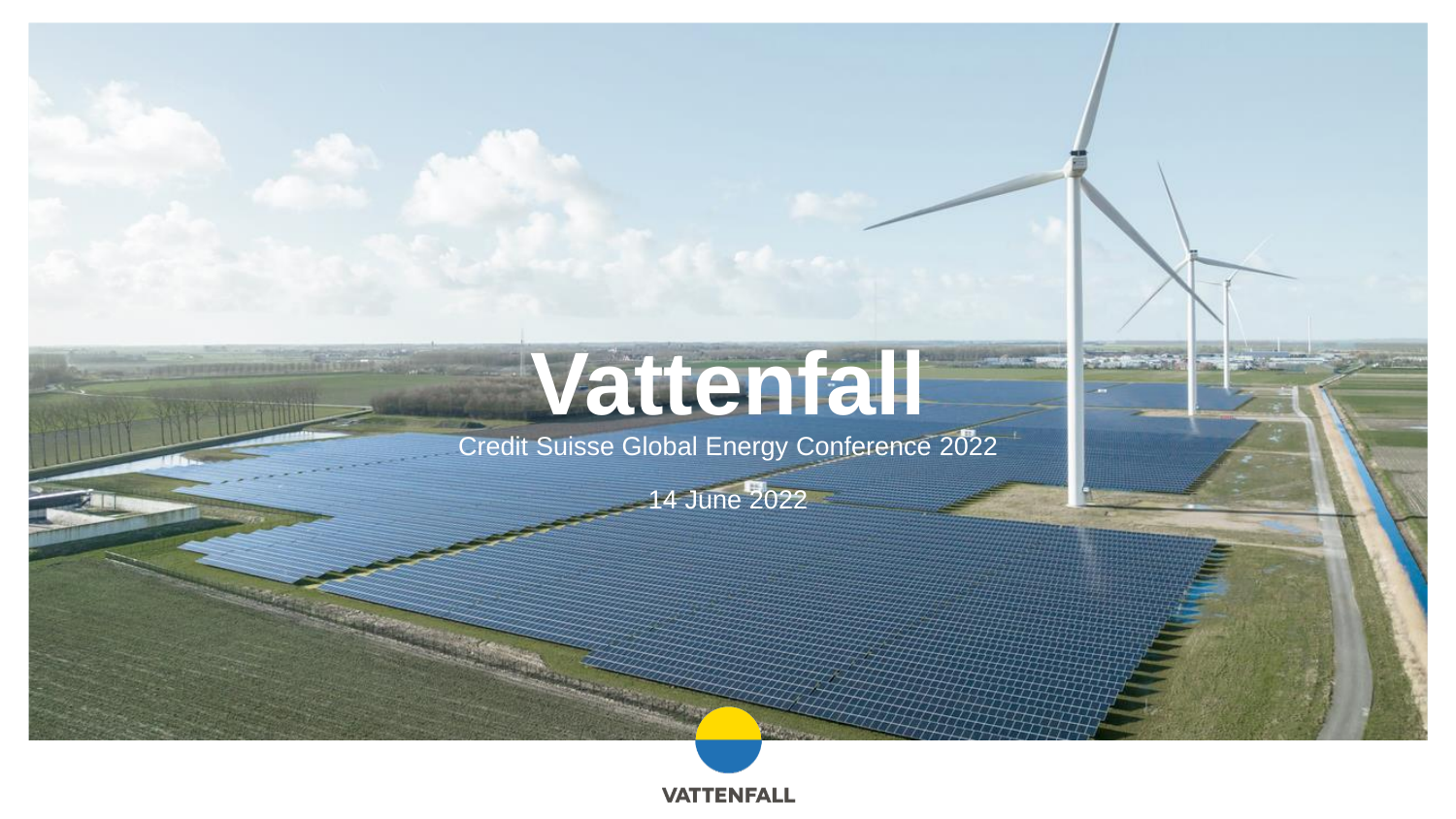### **This is Vattenfall**

#### **Activities in the Value Chain •** Active • Inactive

36%

0% Nuclear

Upstream Production Transmission Distribution Trading Retail Services

### **In Brief**

- Vattenfall is a leading European energy company
- We want to make **fossil-free living possible within one generation**
- We are driving the transition to a more sustainable energy system through growth in renewable production and climate smart energy solutions for our customers
- **100 per cent owned by the Swedish State**
- Our long-term credit ratings are **BBB+ positive outlook by S&P and A3 stable outlook by Moody's**



**2.4 Million** Gas customers

**18,835** Employees

**TBF** 



#### • Sweden

- Germany
- Netherlands
- Denmark • United Kingdom



37%

Hydro

10%

Wind Biomass

**111.4** TWh

**breakdown by technology, 2021**

17%

**Electricity generation**

Fossil





#### **EBITDA breakdown by segment, 2021**



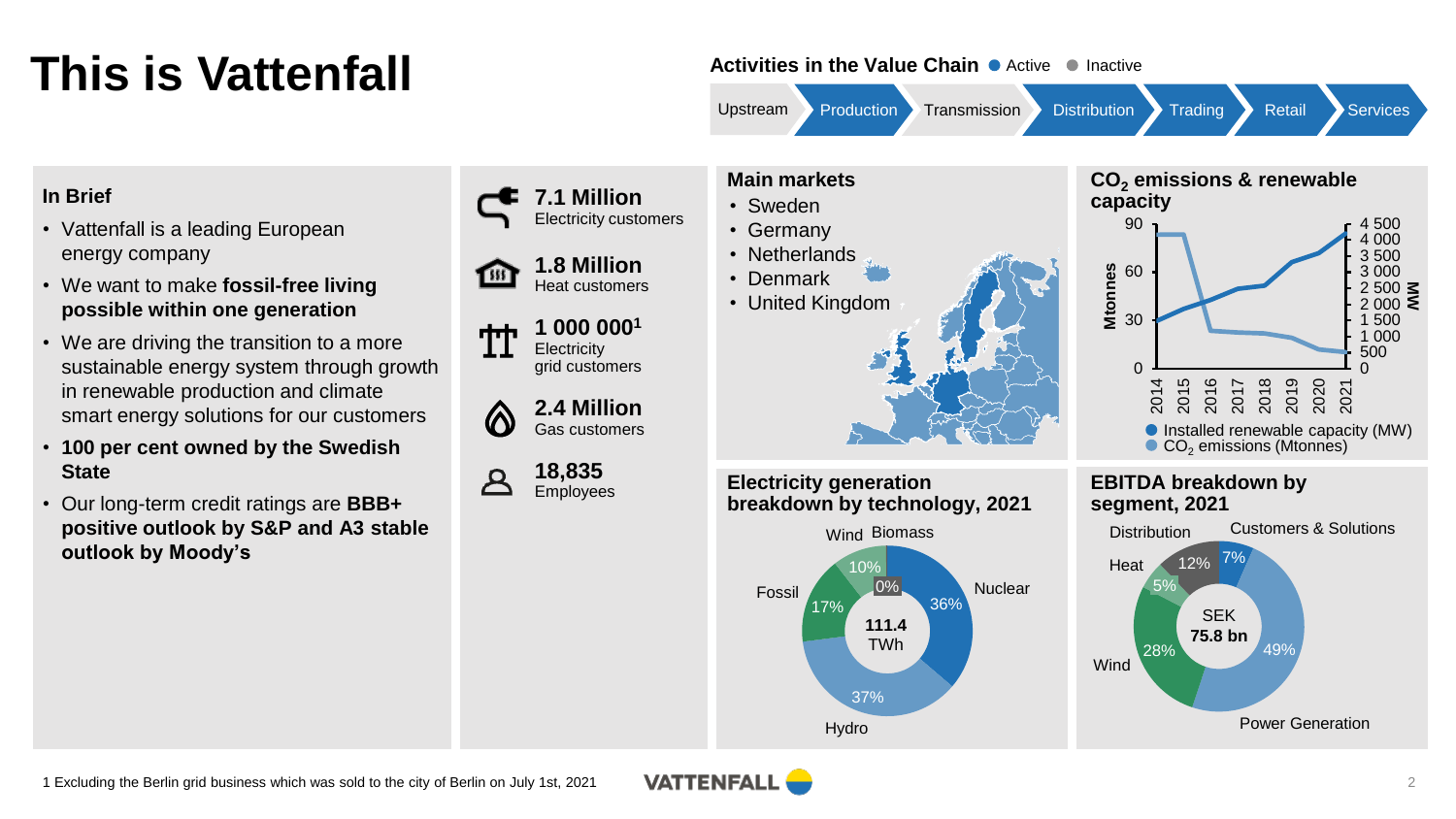### **Vattenfall's value chain**







#### Production from

- Hydro
- Nuclear
- Coal
- Natural gas
- Wind
- Solar
- Biomass
- Waste

Actively phasing out fossil-based production

- Guarantees secure supply via wellfunctioning distribution grids and smart grid solutions
- Enables customers to feed self-generated electricity into the grid ("prosumers")
- Flexibility services to both electricity producers and consumers to optimise grid functionality

#### **Production Electricity distribution Sales of electricity, heat and gas**

- Sells electricity, heat and gas to consumers and business customers
- Focuses on various price and service models, and gives customers the opportunity to understand and reduce their environmental impact



- Drives the transformation towards fossil-free heating and cooling solutions together with partners, cities and regions
- One of Europe's largest producers and distributors of district heating



#### **District heating Energy services & decentralised generation** Offers energy services

- Heat pumps
- Solar panels
- Charging solutions for electric vehicles
- Battery storage
- Grid services
- Smart meters Provides marketplaces and access to marketplaces where customers can buy and sell electricity

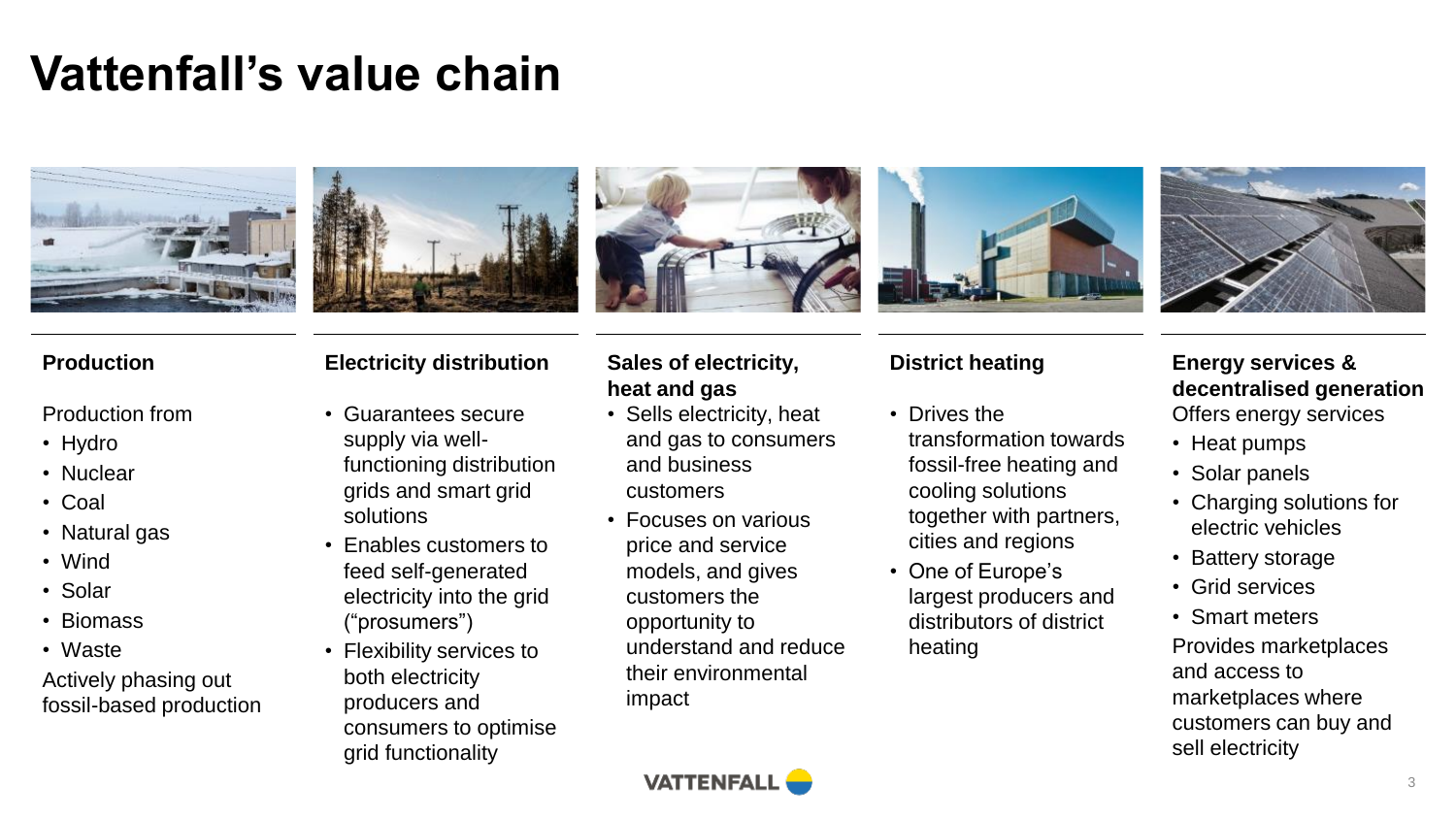### **A strategy based on an "integrated utility logic"**

**To enable our goal of fossil-free living within one generation**

**We believe being active in the whole value chain is strategically important:**

**It increases our competitive advantage in eg. wind auctions, by enabling stable revenues through Corporate PPAs with our customers**

**Access to renewable volumes on the customer side differentiates us from competitors as fossil-free electricity becomes more scarce**

**The ability to optimise dispatch across both customer loads and supply brings optimal value of a total portfolio** 

**Diversifying and reducing total portfolio risk means lower cost of capital and an ability to take on more debt**



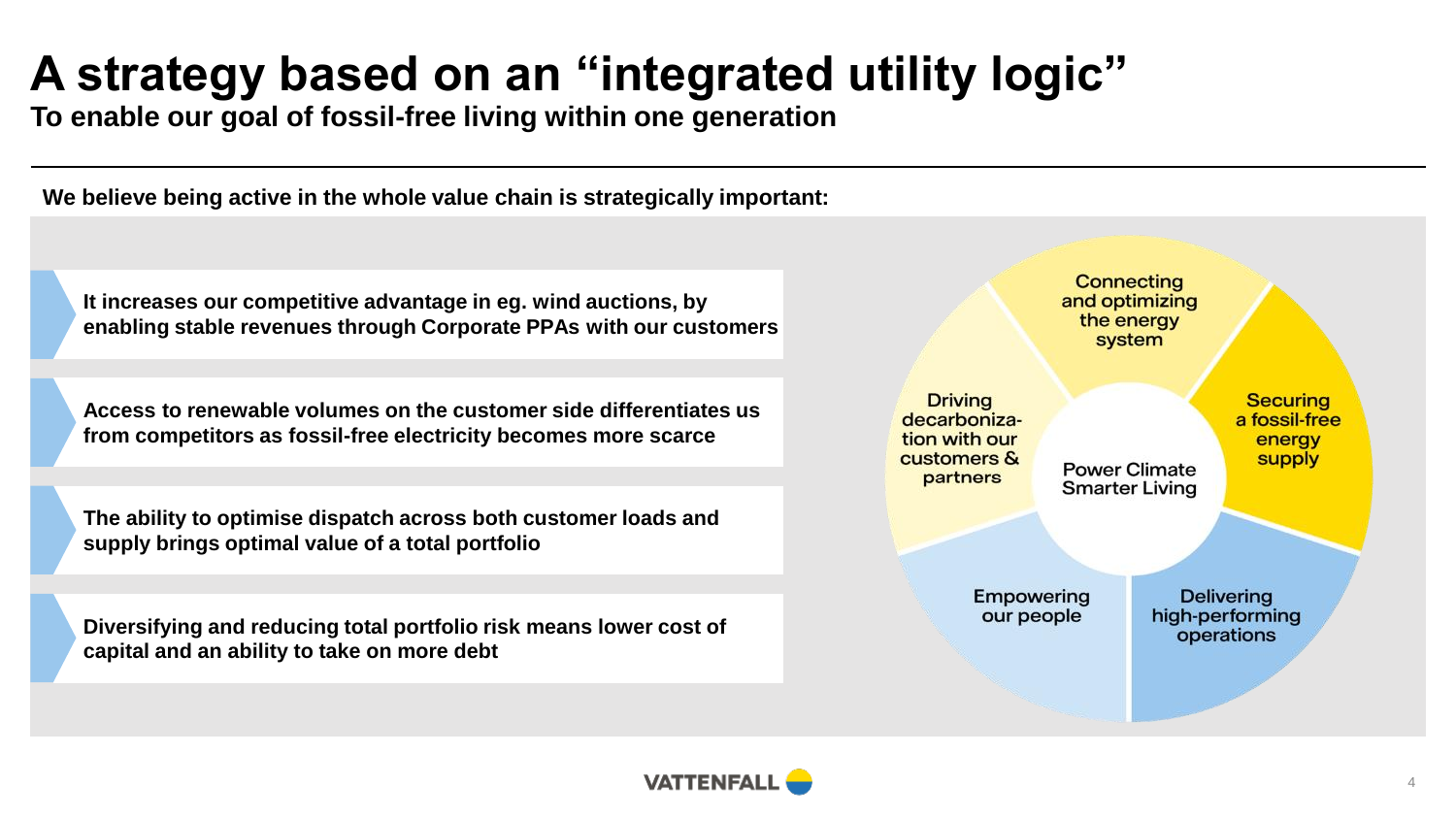### **A strategy and purpose that reflects UN's agenda 2030**

Vattenfall's strategy is driving our contribution to the UN's Global Sustainable Development Goals (SDGs)

## **SUSTAINABLE GWALS**



### **Vattenfall's contribution to the UN Sustainable Development Goals**

#### **Strategic SDGs with global impact**

| 100000-015<br>7<br>Dallery<br>٠<br>٠           | <b>ALLEN MADE:</b><br>14 MOVED 10 | $-0.07$ . The fig.<br><b>The College Bay</b> |
|------------------------------------------------|-----------------------------------|----------------------------------------------|
| 04/40<br><b>Contractor</b><br><b>LEWIS CO.</b> | 13 L.T                            | TVD-00000                                    |

Vattenfall contributes to the goals through its commercial operations. Contributions to these goals have global impacts and are the result of implementing our strategy, in particular when it comes to climate change and consequences for the energy system.





#### **Responsible operations SDGs with local impact**

| 3.2000    | <b>DIST</b><br>. <i>.</i> | <b>DANIEL</b> | 82220 |
|-----------|---------------------------|---------------|-------|
| 10 S.G. . | 14                        | lā av.<br>--  |       |

Vattenfall contributes to the goals through its ways of working. Our responsible operations contribute locally, whether in the form of e.g., health & safety or internal diversity standards, or working to have a net positive contribution to biodiversity at our external operating sites.

#### **Responsible supply chain SDGs with indirect impact**

| 1 A.L<br>医心房 | 2.12.    |
|--------------|----------|
| W.           | 16 march |

Vattenfall contributes to the goals through its engagement and influence in the value chain via suppliers and partners. By engaging only with suppliers and partners who meet our social and environmental standards, we ensure that they make positive contributions to the goals that are most relevant for developing countries, as exemplified here.

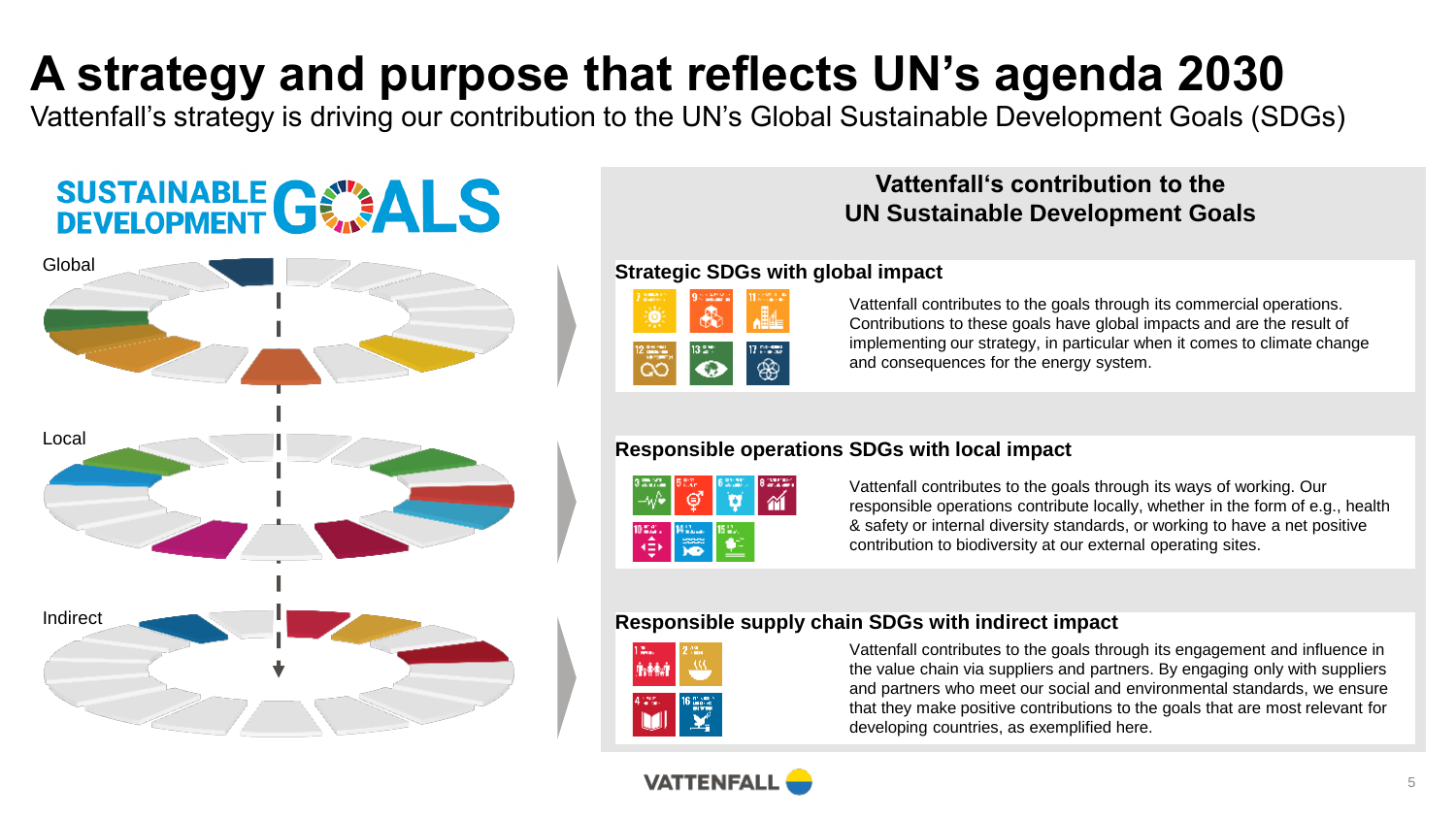## **Cutting CO<sup>2</sup> emissions throughout the value chain**

Examples of actions



#### **Suppliers**

Supplier dialogues and sustainability requirements in tenders

Lifecycle Assessments

Industry collaborations

#### **Own operations**

Reducing emissions in line with climate science

Growth in renewables

Reducing emissions from employee travelling

#### **Customers**

Climate-smart solutions for homes and cities

City partnerships

Environmental product offerings

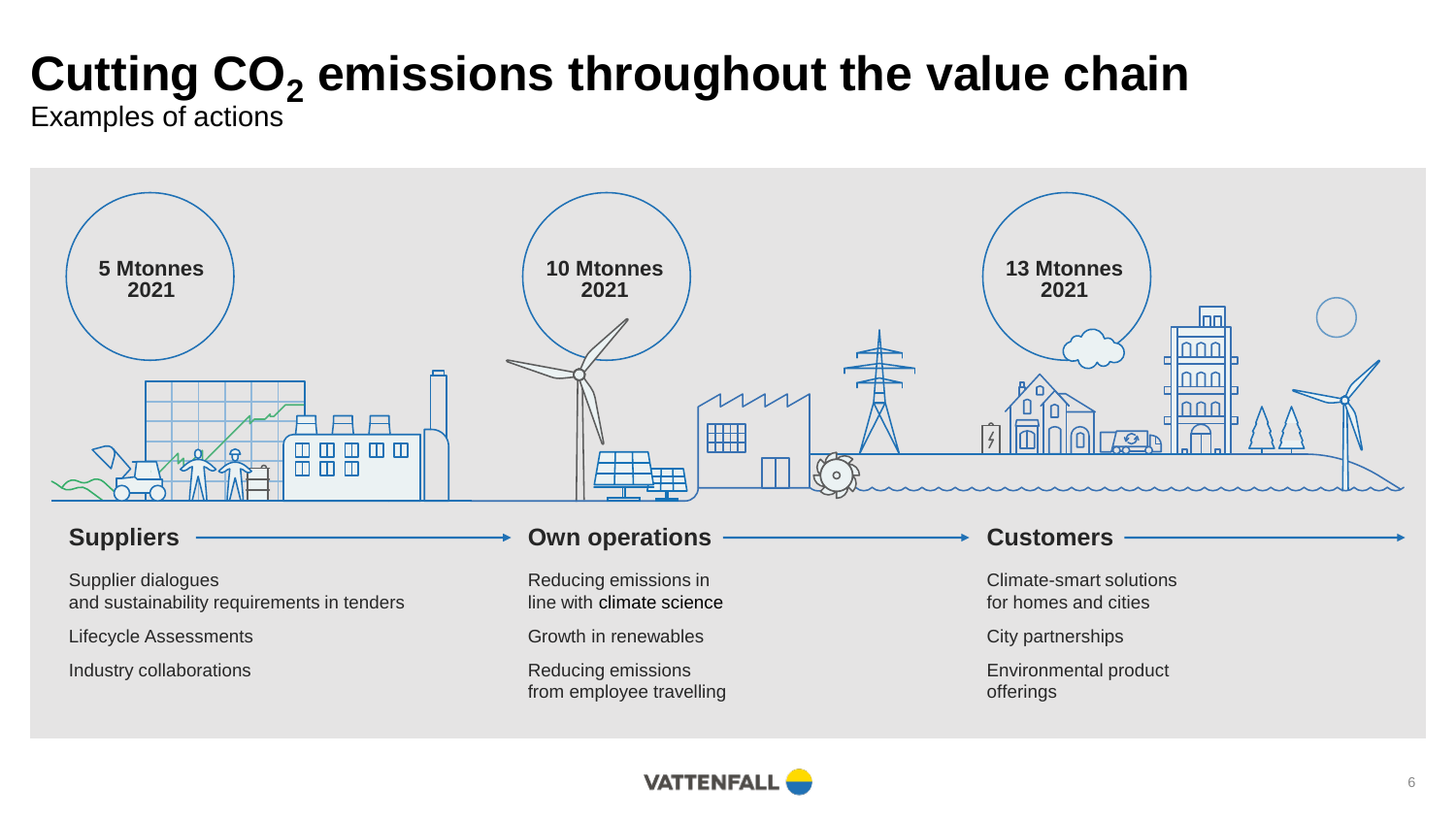### **The road to net zero emissions**

Vattenfall's targets align with the 1.5°C-scenario according to the Science Based Target initiative (SBTi)



#### **Key priorities**

- Complete phase-out of coal by 2030
- Ambition to commission four times our 2020 wind and solar capacity by 2030  $\rightarrow$  would bring Vattenfall's total commissioned capacity to over 16 GW
- Phase-out of natural gas to require a combination of all fossil-free technologies, such as biomass, waste heat, green hydrogen, largescale heat pumps and heat storage

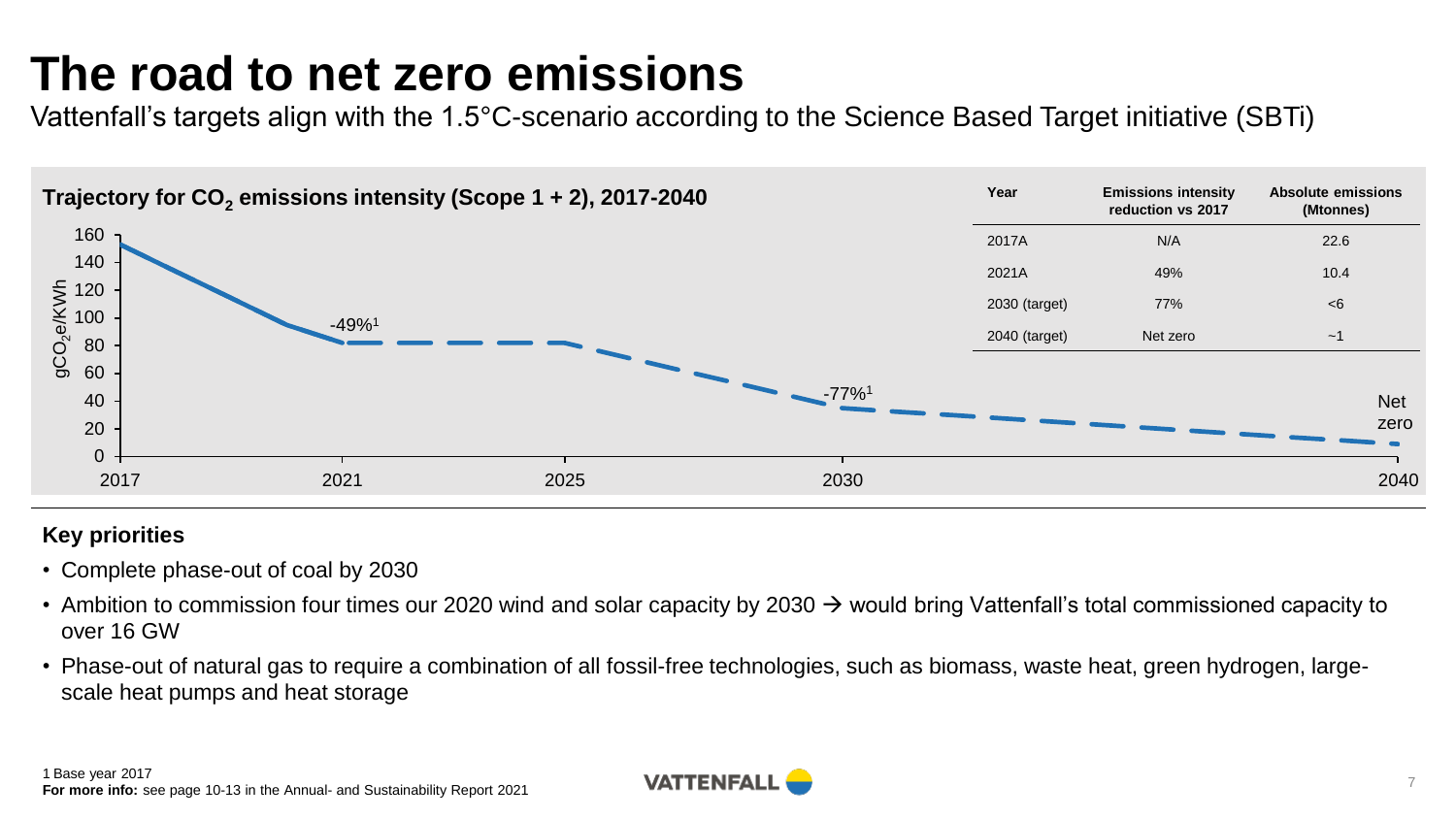### **Significant shift in production portfolio**

With dramatic effects on our emissions profile



#### **Milestones**

2017 - Phase out of lignite with closure of Klingenberg CHP plant in Berlin, Germany and Pen y Cymoedd inaugurated as then the largest onshore wind farm in Wales

2018 - Phase out of peat in Uppsala, Sweden and the start of SamEnergi (third party integration of commercial heat surpluses to district heating networks)

2019 - Closure of coal-fired Hemweg-8 power plant in Amsterdam (NL)

2020 - Closure of coal-fired Moorburg power plant in Hamburg (DE) and opened Princess Ariane Wind Farm, the largest Dutch Onshore wind farm

2021 - Kriegers Flak in Denmark operational as Scandinavia's largest wind farm

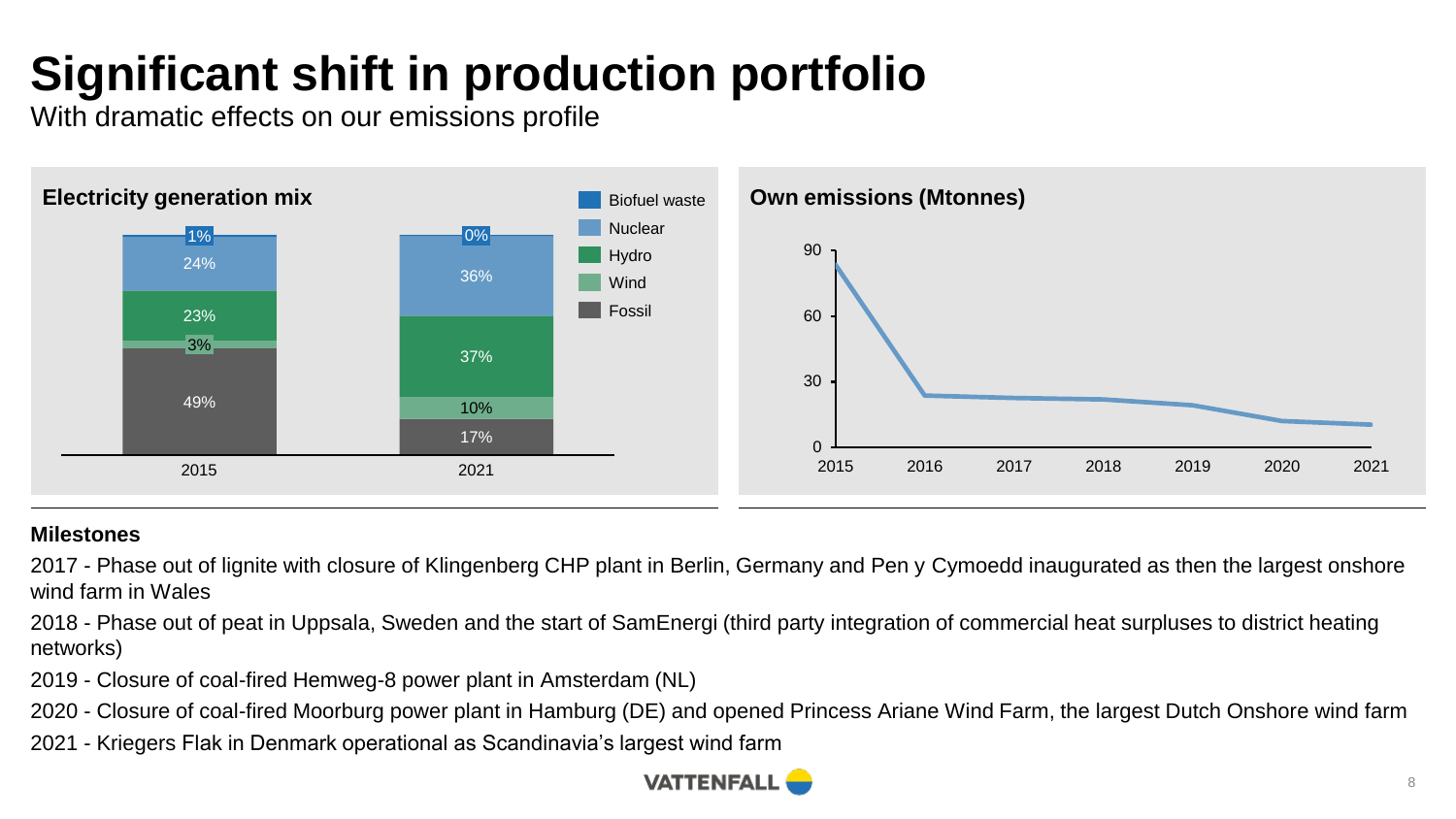### **Vattenfall has been part of shaping the renewables industry**

Milestones from 2017 to year-end 2021



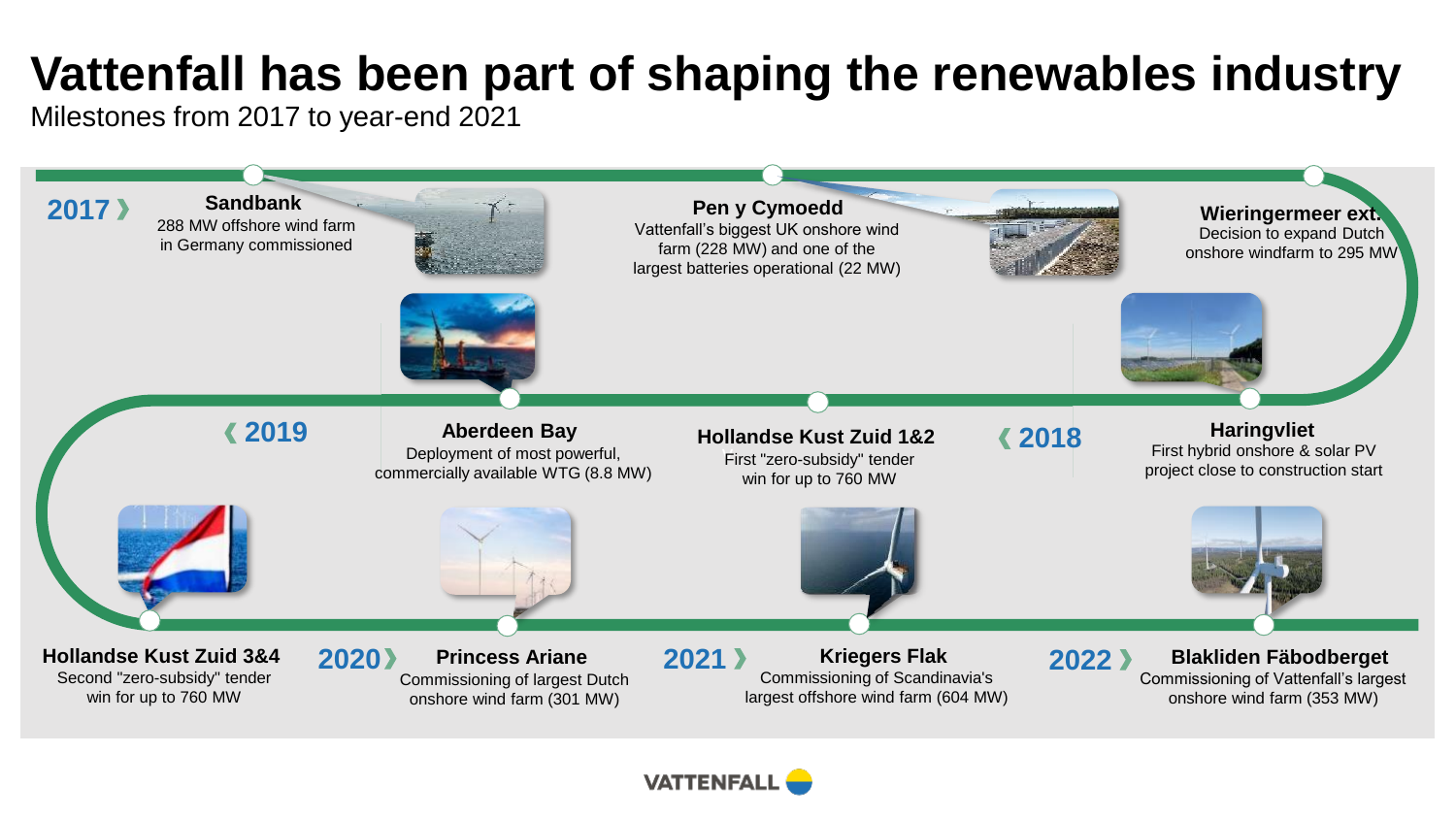### **A leader in the European renewables transition**

Strong position within offshore wind and extensive European pipeline ahead

**Geographical overview – we develop, construct and operate wind and solar PV farms in our core European markets<sup>1</sup>**



**Capacity of top 10 European Offshore Players (MW)²**

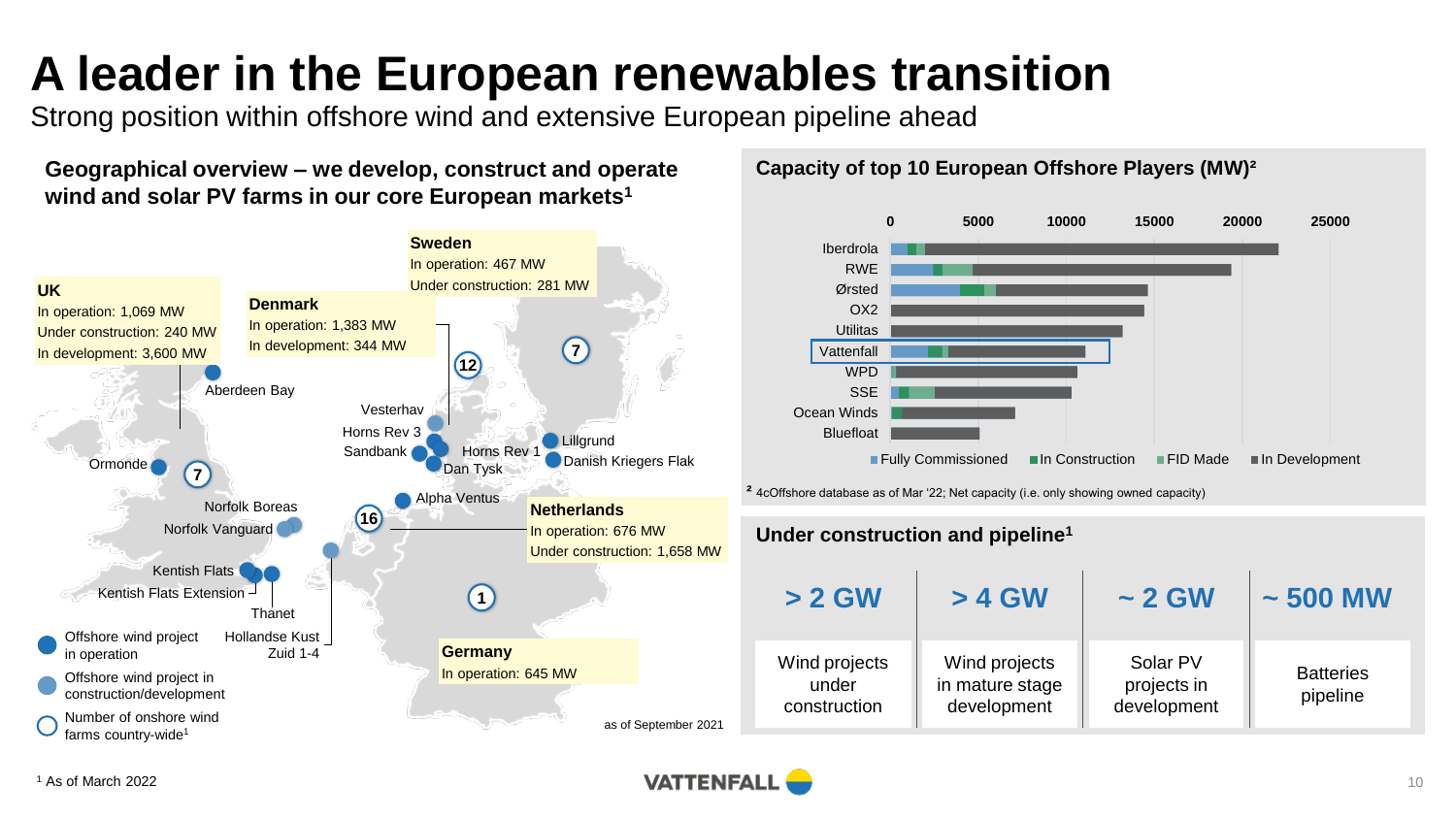### **Investment plan 2022-2023**



1 Mainly charging solutions, solar and battery projects, decentralised solutions and the HYBRIT project

2 Germany (SEK 3 billion) and other (SEK -1 billion). Other countries mainly relate to France and the UK, negative value owing to expected income from partnerships and from projects developed for sale.

**VATTENFALL**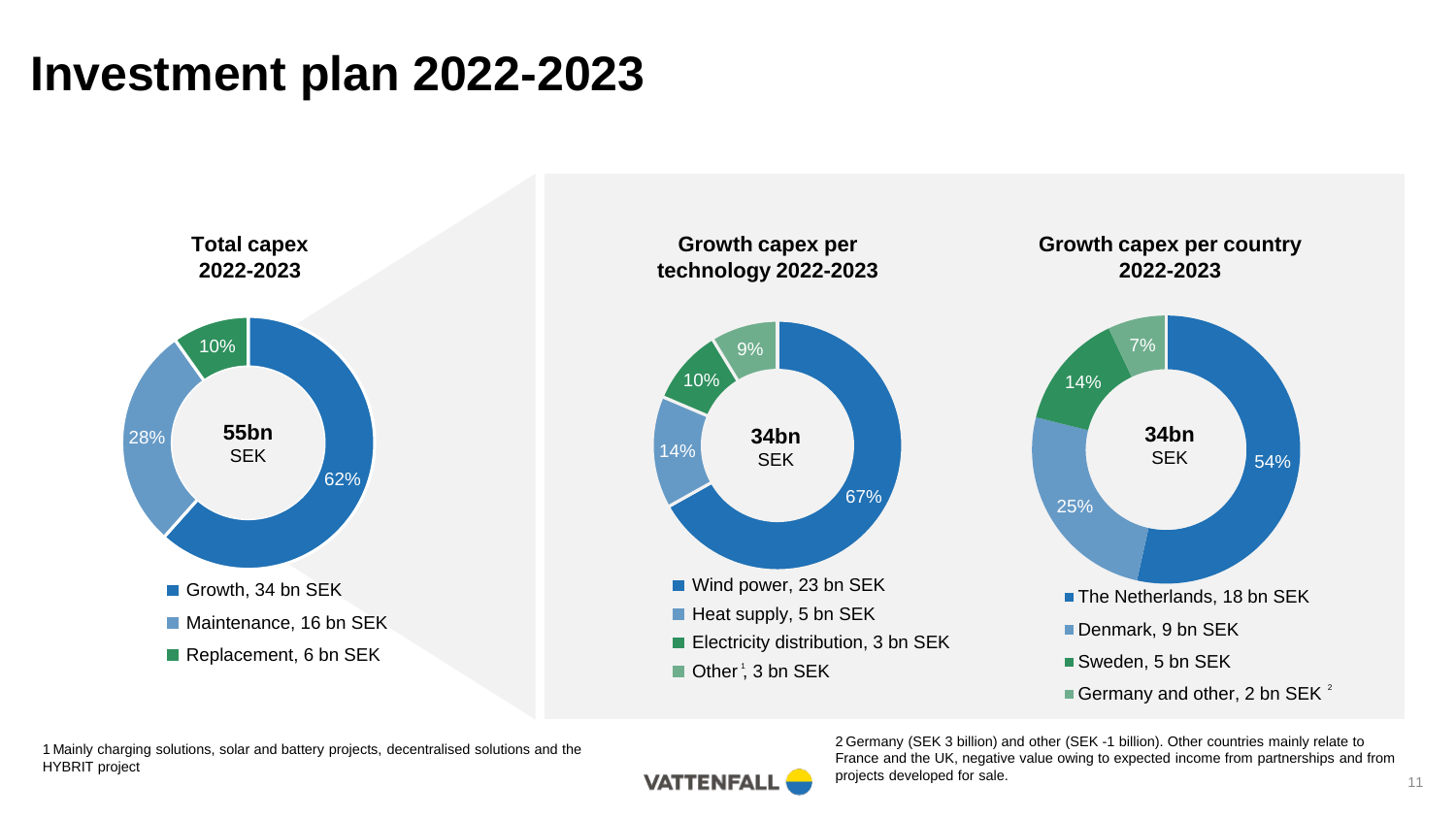### **Vattenfall's green bond framework**

Use of proceeds - eligible categories with examples of technologies

#### **Renewable energy and related infrastructure**



- Wind energy
- Solar energy
- Biomass
- Geothermal
- Hydrogen

#### **Electrification of transport and electrification of heating**



- Infrastructure for electric vehicles
- Power to Heat

#### **Energy efficiency**



- Hydro power
- Smart grids/meters
- Fossil-free<sup>1</sup> district heating and cooling
- Energy recovery

#### **Industry projects**



• Activities enabling the transformation to fossil-free<sup>1</sup> production

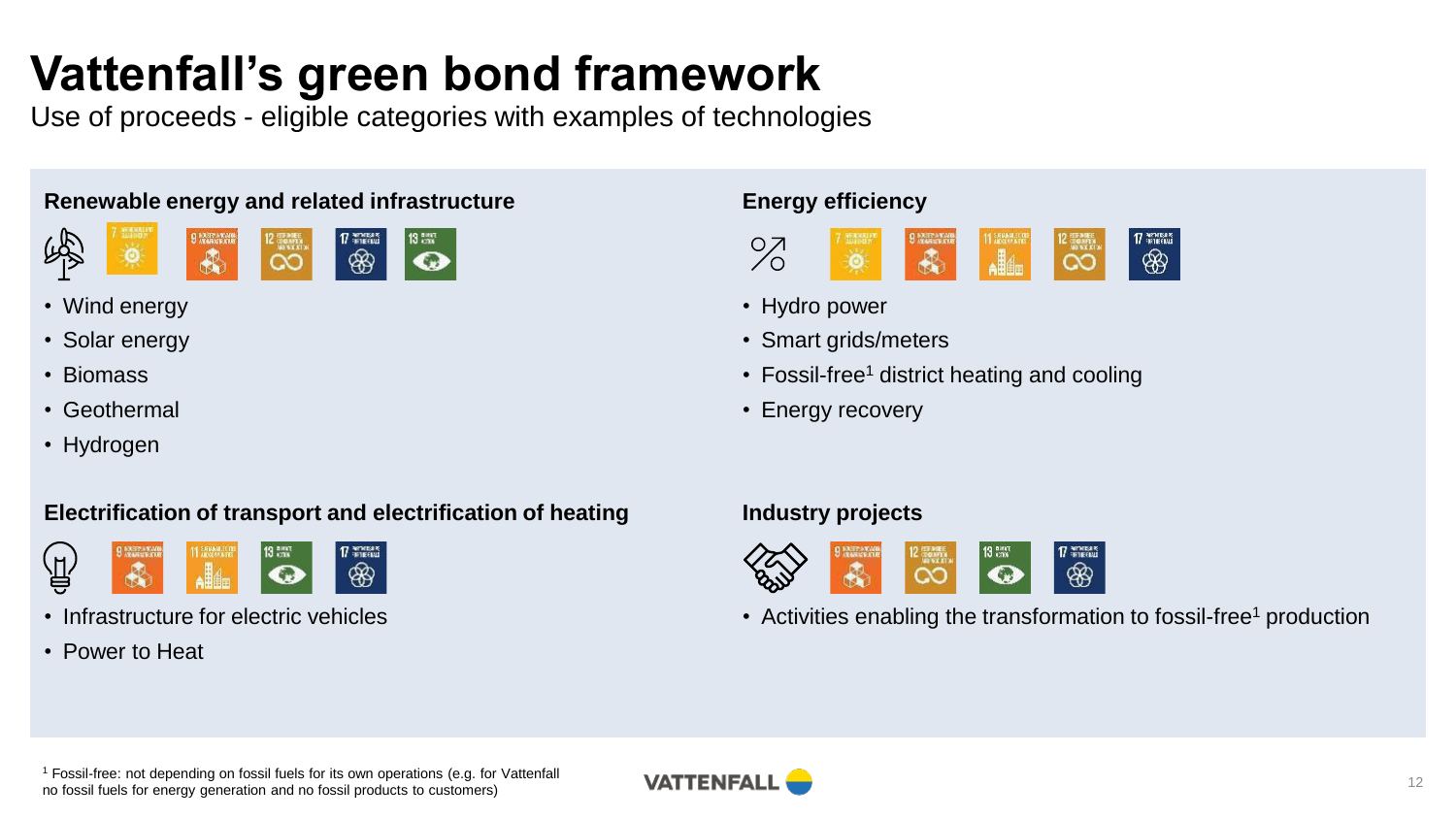### **Strategic targets 2025**

| <b>Strategic focus area</b>                                                                       | <b>Strategic targets to 2025</b>                                              | <b>Actual</b><br>2021 | <b>Actual</b><br>2020 | <b>Progress</b>                                                                                              | <b>Comments</b>                                                                                                                                                                                                                                |
|---------------------------------------------------------------------------------------------------|-------------------------------------------------------------------------------|-----------------------|-----------------------|--------------------------------------------------------------------------------------------------------------|------------------------------------------------------------------------------------------------------------------------------------------------------------------------------------------------------------------------------------------------|
| Driving decarbonisation<br>with our customers &<br>partners                                       | Net Promoter Score <sup>1</sup><br>$(Absolute): +18$                          | $+10$                 | $+7^2$                |                                                                                                              | Higher NPS mainly owing to the Customers & Solutions<br>operating segment as a result of strong performance in<br>Germany and the Netherlands                                                                                                  |
| Securing a fossil-free<br>energy supply                                                           | $CO2$ Emissions Intensity <sup>3</sup> : <b>586</b><br>gCO <sub>2e</sub> /kWh | 79                    | 97                    |                                                                                                              | Improvement due to lower fossil-based generation,<br>including closure of Moorburg coal-fired power plant at<br>the end of 2020                                                                                                                |
| Empowering our people                                                                             | Lost Time Injury Frequency<br>$(LTIF):$ \$1.0                                 | 1.7                   | 1.8                   |                                                                                                              | Ongoing initiatives to improve safety, including common<br>H&S strategy and framework for follow-up throughout the<br>organisation                                                                                                             |
|                                                                                                   | <b>Employee Engagement Index:</b><br>275%                                     | 75                    | 74 <sup>4</sup>       |                                                                                                              | Improved result puts Vattenfall among the highest ranked<br>organisations well above industry average                                                                                                                                          |
| Delivering high-performing<br>operations                                                          | FFO/Adjusted Net Debt: 22-<br>27%                                             | 171.2%                | 28.8%                 |                                                                                                              | Significant increase mainly due to decrease in adjusted<br>net debt largely driven by a positive net change in margin<br>calls for commodity hedging activities                                                                                |
|                                                                                                   | ROCE: ≥8%                                                                     | 22.2%                 | 5.8%                  |                                                                                                              | Outcome well above target, impacted by compensation<br>for closure of nuclear power in Germany, unrealised<br>changes in market value of energy derivatives and<br>inventories as well as capital gain from sale of Stromnetz<br><b>Berlin</b> |
| <sup>1</sup> NPS absolute target is calculated with a weighting of 80% from Customers & Solutions |                                                                               |                       |                       | <sup>3</sup> Targeting 86 gCO <sub>2</sub> /kWh by 2025 puts us on a "1.5°C" trajectory by 2030 according to |                                                                                                                                                                                                                                                |

<sup>1</sup> NPS absolute target is calculated with a weighting of 80% from Customers & Solutions and 20% from Heat resembling size of customer basis

<sup>2</sup>No outcome for business unit Heat Berlin in 2020, similar level as in 2019 assumed

**VATTENFALL** 

<sup>3</sup> Targeting 86 gCO<sub>2</sub>/kWh by<br>Science Based Target levels

<sup>4</sup> The value has been adjusted compared with previously published information due to change in methodology